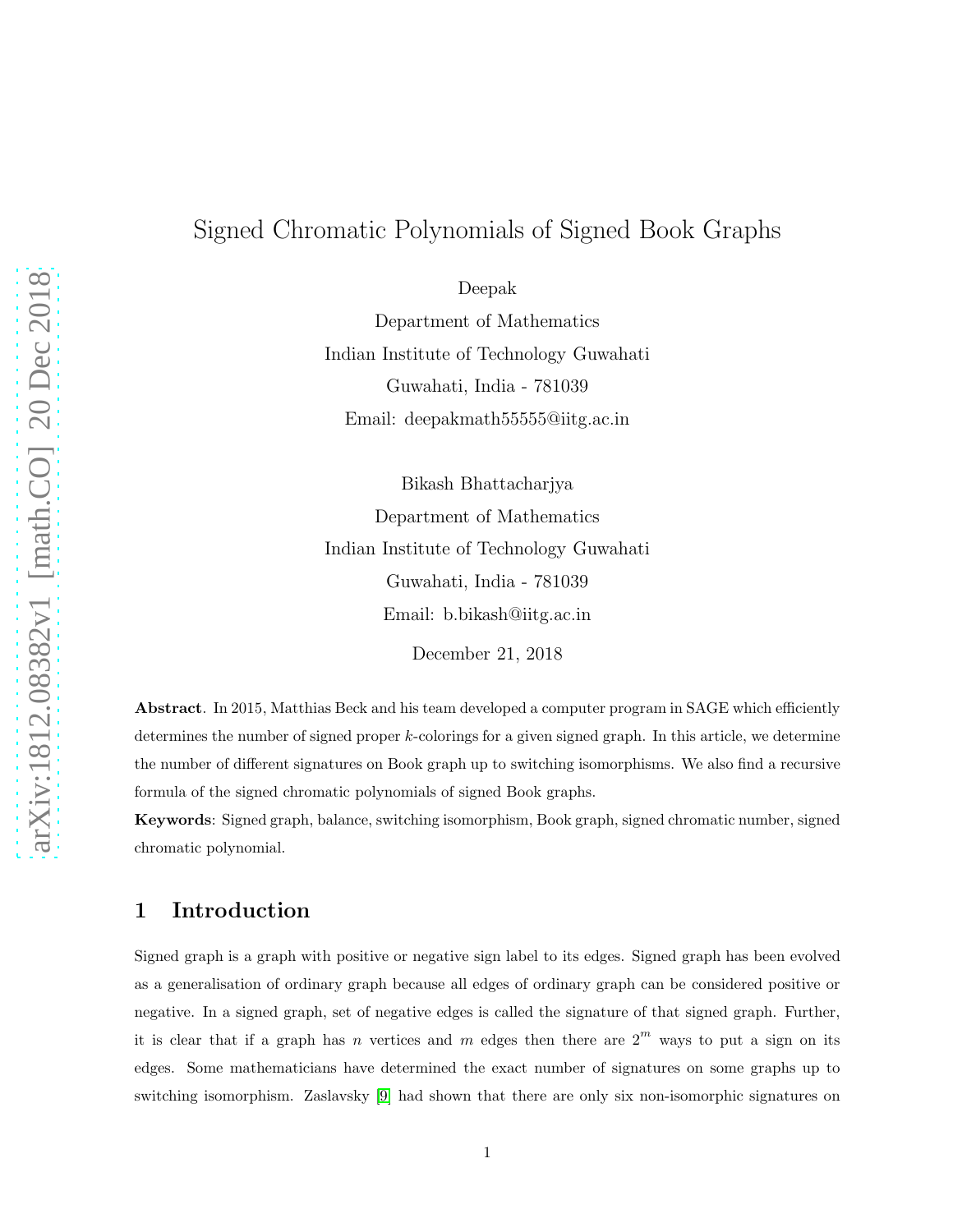Petersen graph. V.Sivaraman [\[6\]](#page-16-1) determined that there are only seven signed Heawood graphs up to switching isomorphism. Up to switching isomorphism, there are two signed  $K_3$ 's, three signed  $K_4$ 's and seven signed  $K_5$ 's. We infer that finding the exact number of non-isomorphic signatures on some graphs help us to understand the graph more rigorously. Zaslavsky [\[8\]](#page-16-2) introduced the notion of signed graph coloring of signed graphs and he emphasized that for coloring a signed graph, signed colors are needed. Further, there is a chromatic polynomial of signed graphs with similar enumerative structure as for ordinary graphs. In [\[2\]](#page-16-3), Zaslavsky also showed that signed graphs have two signed chromatic polynomials. In [\[1\]](#page-16-4), the authors published a SAGE code which produces the signed chromatic polynomial as output when a signed graph is given as input. In [\[10\]](#page-16-5) and [\[4\]](#page-16-6), authors showed that how the hyperplane arrangements are useful to find the signed chromatic polynomial of a given signed graph. We will use this hyperplane arrangements idea to calculate the signed chromatic polynomials of some signed graphs, and these chromatic polynomials will be used to determine the signed chromatic polynomials of signed book graph. In this paper, we determine the number of different signatures on Book graph up to switching isomorphism, and also calculate the signed chromatic polynomials of signed Book graphs. We divide this paper into two parts. The first part determines the signatures on Book graph up to switching isomorphisms. The second part determines the signed chromatic polynomials of signed Book graphs.

### 2 Preliminaries

A *signified graph* is a graph G together with an assignment of + or − signs to its edges. If  $\Sigma$  is the set of negative edges, then we denote the signified graph by  $(G, \Sigma)$ . The set  $\Sigma$  is called the signature of (G, Σ). Signature Σ can also be viewed as a function from E(G) into {+1, −1}. A *resigning (switching)* of a signified graph at a vertex v is to change the sign of each edge incident to v. We say  $(G, \Sigma_2)$  is *switching equivalent*, or simply equivalent, to  $(G, \Sigma_1)$  if it is obtained from  $(G, \Sigma_1)$  by a sequence of resignings. In other words, we say that  $(G, \Sigma_2)$  is (switching) equivalent to  $(G, \Sigma_1)$  if there exists a function  $f: V \to \{+1, -1\}$  such that  $\Sigma_2(e) = f(u)\Sigma_1(e)f(v)$  for each edge  $e = uv$ . Switching defines an equivalence relation on the set of all signified graphs over  $G$  (also on the set of signatures). Each equivalence class of this equivalence relation is called a *signed graph* and is denoted by  $[G, \Sigma]$ , where  $(G, \Sigma)$  is any member of the class. Many properties of signified graphs are well known to be invariant under switching.

Proposition 2.1. *[\[5\]](#page-16-7) If* G *has* m *edges,* n *vertices and* c *components, then there are* 2 (m−n+c) *distinct signed graphs over* G*.*

We say that a cycle in a signed graph is *balanced* if the product of signs of edges of that cycle is positive and unbalanced, otherwise. One of the first theorems in the theory of signed graphs is that the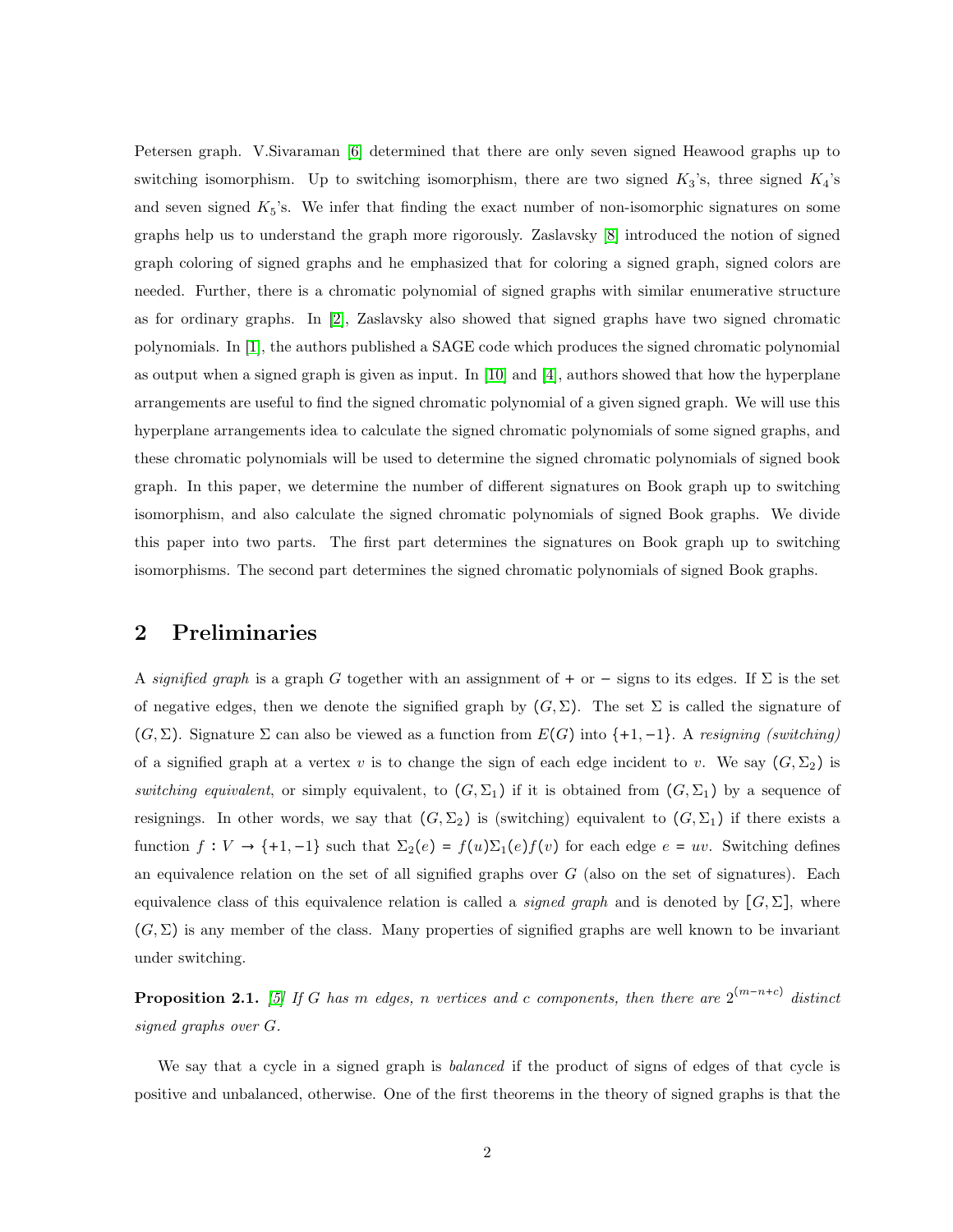set of unbalanced cycles uniquely determines the class of signed graphs to which a signified graph belongs. More precisely, we state the following theorem.

**Theorem 2.2.** [\[7\]](#page-16-8) *Two signatures*  $\Sigma_1$  *and*  $\Sigma_2$  *are switching equivalent if and only if they have the same set of unbalanced cycles.*

Throughout this paper, all unsigned graphs are simple. However, parallel edges or negative loops will be allowed for signed graphs. A solid line in a signed graph represents positive edge and a dashed line represents negative edge. For all other graph theoretic terms that are used but not defined in this article, we refer the reader to [\[3\]](#page-16-9).

## <span id="page-2-1"></span>3 Definitions and Notations

<span id="page-2-0"></span>For  $m \geq 3$  and  $n \geq 1$ , the m-cycle *Book graph*  $B(m, n)$  consists of n copies of the cycle  $C_m$ with one common edge. The copies of the cycle  $C_m$  are called the pages of  $B(m, n)$ . Let  $V(B(m,n)) = \{u, v\} \cup \{u^l_k \mid 1 \leq l \leq n, 1 \leq k \leq m-2\}$ , so that uv is the edge common to the cycles  $C_m^l$ , where  $C_m^l = uu_1^l u_2^l u_3^l ... u_{m-3}^l u_{m-2}^l vu$ , for  $1 \leq l \leq n$ . For example, the cycle  $C_4^1$  in  $B(4,3)$  is the cycle  $uu_1^1u_2^1vu$ , where the graph  $B(4,3)$  is shown in Figure [1.](#page-2-0)



Figure 1: The Book graph  $B(4,3)$ .

Let Aut(G) denotes the automorphism group of a graph G. It is clear that  $B(m, 1) = C_m$ , and therefore  $\text{Aut}(B(m, 1)) \cong D_m$ , the dihedral group of order  $2m$ . Also,  $B(m, n) \setminus \{u, v\}$  is just a disjoint union of n copies of the path  $P_{m-2}$  on  $m-2$  vertices. It is clear that any permutation of these n copies of  $P_{m-2}$  determines an automorphism of  $B(m, n)$  in the obvious way. Conversely, any non-trivial automorphism of  $B(m, n)$  permutes the vertices u and v, and also permutes these n copies of  $P_{m-2}$ . Hence it is easy to see that  $\text{Aut}(B(m, n)) \cong S_n \times S_2$ , for  $n \geq 2$ . Thus every automorphism of  $B(m, n)$ can only permute the vertices u and v, and permute the n pages of the graph. Note that the interchanges of u and v induces interchanges of pair of vertices of each page of the graph.

We say that two signatures  $\Sigma_1$  and  $\Sigma_2$  on a graph G are *automorphic* if there exists an automorphism f of G such that  $uv \in \Sigma_1$  if and only if  $f(u)f(v) \in \Sigma_2$ . If two signatures are automorphic then they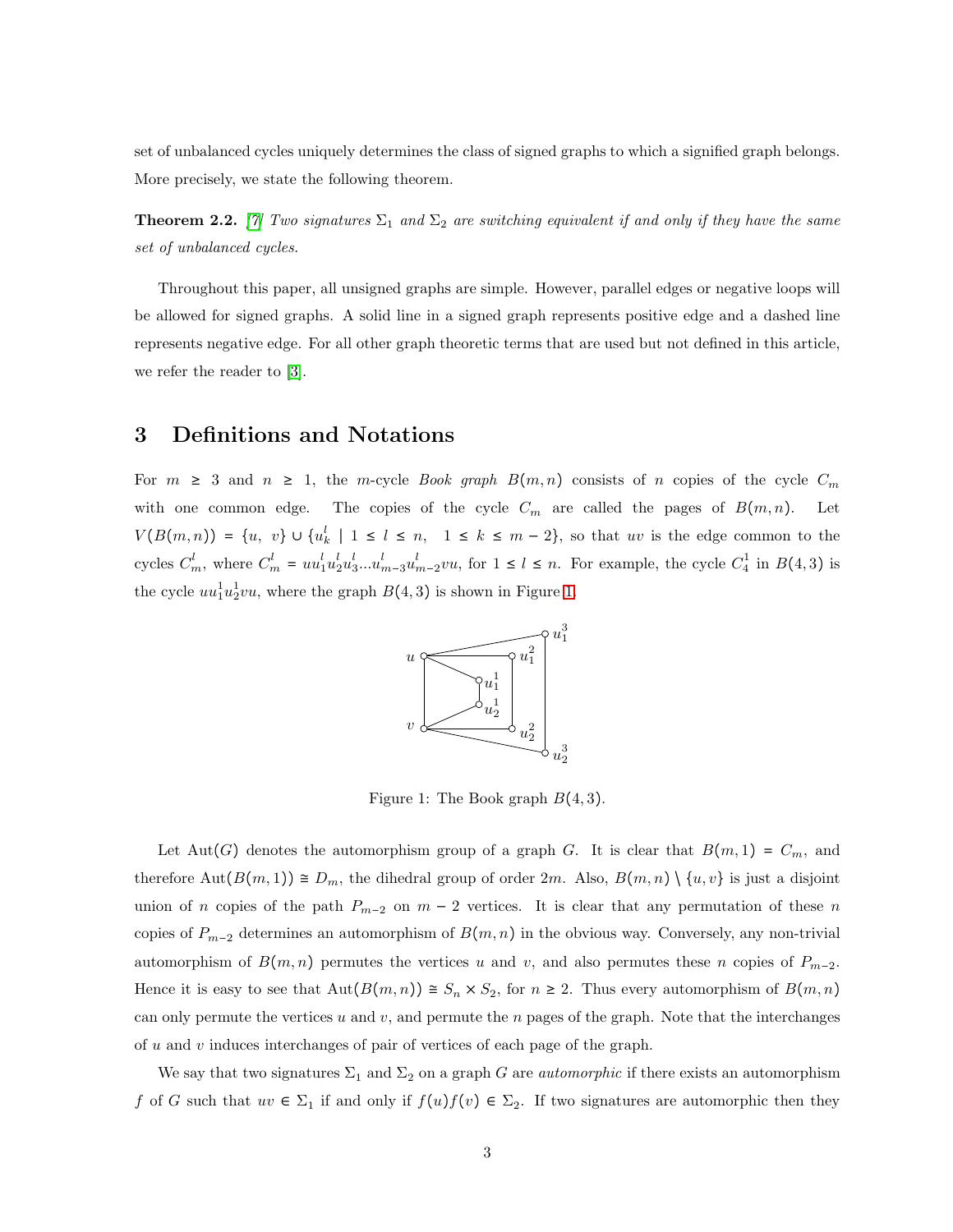are said to be *automorphic type* signatures. Thus the signatures  $\Sigma_1$  and  $\Sigma_2$  of a graph G are distinct automorphic type signatures if  $\Sigma_1$  is not automorphic to  $\Sigma_2$ . For instance, the signatures  $\{uu_1^2\}$  and  ${u_1}$  are automorphic type signatures of  $B(4,3)$ . However, the signatures  ${u_1}$  and  ${u_1}$  are distinct automorphic type signatures of  $B(4,3)$ .

We say that two signified graphs  $(G, \Sigma_1)$  and  $(H, \Sigma_2)$  are *isomorphic* if there exists a graph isomorphism  $\psi : V(G) \to V(H)$  which preserve the edge signs. We denote it by  $\Sigma_1 \cong \Sigma_2$ . Further, they are said to be *switching isomorphic* if  $\Sigma_1$  is isomorphic to a switching of  $\Sigma_2$ . That is, there exists a representation  $(H, \Sigma_2')$  which is equivalent to  $(H, \Sigma_2)$  such that  $\Sigma_1 \cong \Sigma_2'$ . We denote it by  $\Sigma_1 \sim \Sigma_2$ .

## 4 Signings on Book Graph

The automorphism group of  $B(m, n)$  is discussed in Section [3.](#page-2-1) We will use this automorphism group to determine the number of different signatures on Book graphs up to switching isomorphisms. Note that a cycle can be either balanced or unbalanced. Therefore, a cycle can have only two signatures up to switching, *viz.*, an empty signature or a signature of size one. If a cycle is unbalanced, then we can make any pre-chosen edge of the cycle negative by suitable switchings. On the basis of this observation, we have the following proposition.

<span id="page-3-0"></span>**Proposition 4.1.** A signature on  $B(m, n)$  is either an empty signature or all the edges of the signature *are incident to 'u' up to switchings. Moreover, the size of such a signature on*  $B(m, n)$  *is at most*  $\lceil n/2 \rceil$ .

*Proof.* Let  $\Sigma$  be a signature on  $B(m, n)$ . If  $\Sigma = \emptyset$ , then we are done. Now, let  $|\Sigma| \geq 1$ . Recall that the graph  $B(m, n)$  is the union of n copies of m-cycles and their intersection is an edge. For each  $l = 1, 2, \dots, n$ , if the cycle  $C_m^l$  in  $(B(m, n), \Sigma)$  is balanced, then we can make all its edges positive by suitable switchings. If the cycle  $C_m^l$  is unbalanced, then we can make the edge  $uu_1^l$  or uv negative and rest of the edges positive by switchings. This proves the first part of the proposition.

Note that  $d(u) = n + 1$  in the graph  $B(m, n)$ . We already found that a signature on  $B(m, n)$  is either empty signature or each of its edges is incident to the vertex  $u$ , up to switchings. Thus, by switching at u, if needed, we find a signature of  $B(m,n)$  of size at most  $\lceil n/2 \rceil$ . This completes the proof of the  $\Box$ proposition.

Recall that two signed graphs  $[G, \Sigma_1]$  and  $[H, \Sigma_2]$  are isomorphic if there exists a graph isomorphism  $\phi: V(G) \to V(H)$  which preserve the edge signs. Thus if two signed graphs have different number of unbalanced cycles of same length, then they cannot be isomorphic to each other. In the following theorem, we use this fact to compute the number of non-isomorphic signatures on  $B(m, n)$ .

Let us denote an empty signature by  $\Sigma_0$ . Denote by  $\Sigma_l$  a signature on  $B(m, n)$  of size l that does not contain the edge uv but all of its edges are incident to the vertex u. Similarly,  $\Sigma_l^{uv}$  denotes a signature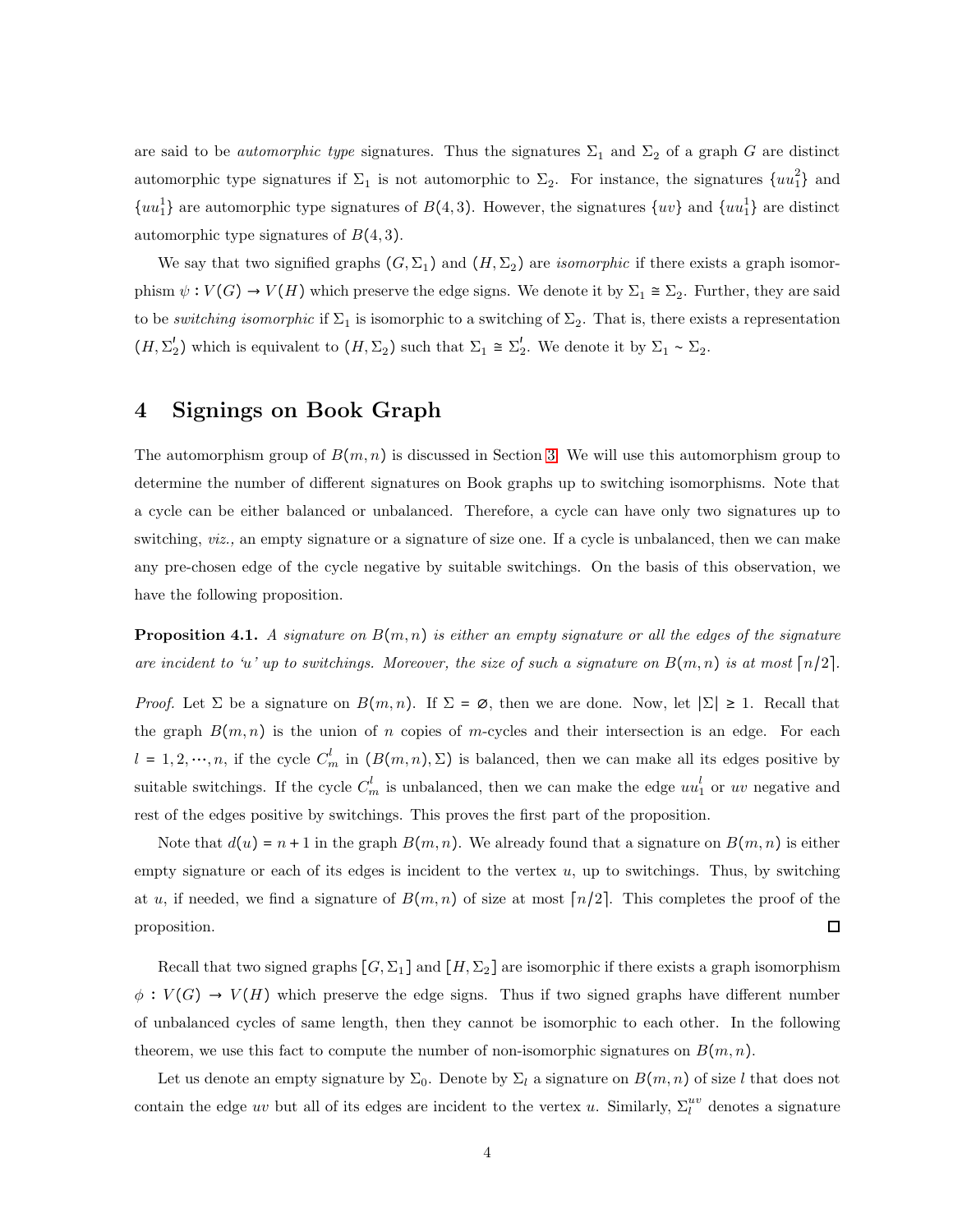on  $B(m, n)$  of size l containing the edge uv and remaining l – 1 edges are also incident to the vertex u.

**Theorem 4.2.** Up to switching isomorphisms, the number of distinct signatures on  $B(m, n)$  is  $n + 1$ .

*Proof.* We consider two cases according as *n* is odd or even.

**Case 1**( $n = 2k + 1$ ). According to Proposition [4.1,](#page-3-0) the size of a signature on  $B(m, 2k + 1)$  is at most  $k+1$ , and each edge of such a signature is incident to vertex u, up to switchings. It is easy to see that any two signatures of size l which do not contain the edge uv are automorphic, and  $\Sigma_l = \{uu_1^1, uu_1^2, \dots, uu_1^l\}$ is one of such signatures, where  $1 \leq l \leq k$ . Further, any two signatures of size l which contain the edge uv are automorphic, and  $\Sigma_l^{uv} = \{uv, uu_1^1, \cdots, uu_1^{l-1}\}$  is one of such signatures, where  $1 \leq l \leq k$ . It is clear that the number of unbalanced m-cycles in  $(B(m, 2k+1), \Sigma_l)$  and  $(B(m, 2k+1), \Sigma_l^{uv})$  are l and  $(2k + 1) - (l - 1) = 2k + 2 - l$ , respectively. Since  $1 \le l \le k$ , the numbers l and  $2k + 2 - l$  cannot be same. This shows that the signatures  $\Sigma_l$  and  $\Sigma_l^{uv}$  have different number of unbalanced m-cycles. Hence for each l, the signatures  $\Sigma_l$  and  $\Sigma_l^{uv}$  cannot be isomorphic, where  $1 \le l \le k$ .

Further, any two signatures of size  $k + 1$  which do not contain the edge uv are automorphic to each other and any two signatures of size  $k + 1$  which contain the edge uv are also automorphic to each other. Since  $d(u) = 2k + 2$  in  $B(m, 2k + 1)$ , resigning at u transforms  $\Sigma_{k+1}$  to a signature automorphic to  $\Sigma_{k+1}^{uv}$ . Hence we have only one signature on  $B(m, 2k+1)$  of size  $k+1$  up to switching isomorphism. Further, the number of unbalanced m-cycles in  $[B(m, 2k+1), \Sigma_{k+1}]$  is  $k+1$ . So the signature  $\Sigma_{k+1}$  is not isomorphic to  $\Sigma_l$  or  $\Sigma_l^{uv}$ , where  $1 \leq l \leq k$ .

Thus the signatures  $\Sigma_0$ ,  $\Sigma_l$ ,  $\Sigma_l^{uv}$  and  $\Sigma_{k+1}$  are pairwise non-switching isomorphic, where  $1 \leq l \leq k$ . This shows that  $B(m, 2k + 1)$  has exactly  $2k + 2$  non-switching isomorphic signatures.

**Case 2**  $(n = 2k)$ . Proposition [4.1](#page-3-0) tells us that the size of a signature on  $B(m, 2k)$  is at most k, and each edge of such a signature is incident to vertex  $u$ , up to switchings. It is easy to see that any two signatures of size  $l$  which do not contain the edge uv are automorphic and the number of unbalanced m-cycles in  $B(m, 2k)$  with such a signature is l. Similarly, any two signatures of size l which contain the edge uv are automorphic and the number of unbalanced m-cycles in  $B(m, 2k)$  with such a signature is  $2k - (l - 1) = 2k + 1 - l$ , where  $1 \le l \le k$ . The numbers l and  $2k + 1 - l$  can never be same, since l satisfies  $1 \leq l \leq k$ . Thus for each l, the signatures  $\Sigma_l$  and  $\Sigma_l^{uv}$  on  $B(m, 2k)$  are non-switching isomorphic, where  $1 \leq l \leq k$ . This proves that the signatures  $\Sigma_0$ ,  $\Sigma_l$  and  $\Sigma_l^{uv}$  are pairwise non-switching isomorphic, where  $1 \leq l \leq k$ . Hence the graph  $B(m, 2k)$  has exactly  $2k + 1$  non-switching isomorphic signatures. This completes the proof of the theorem.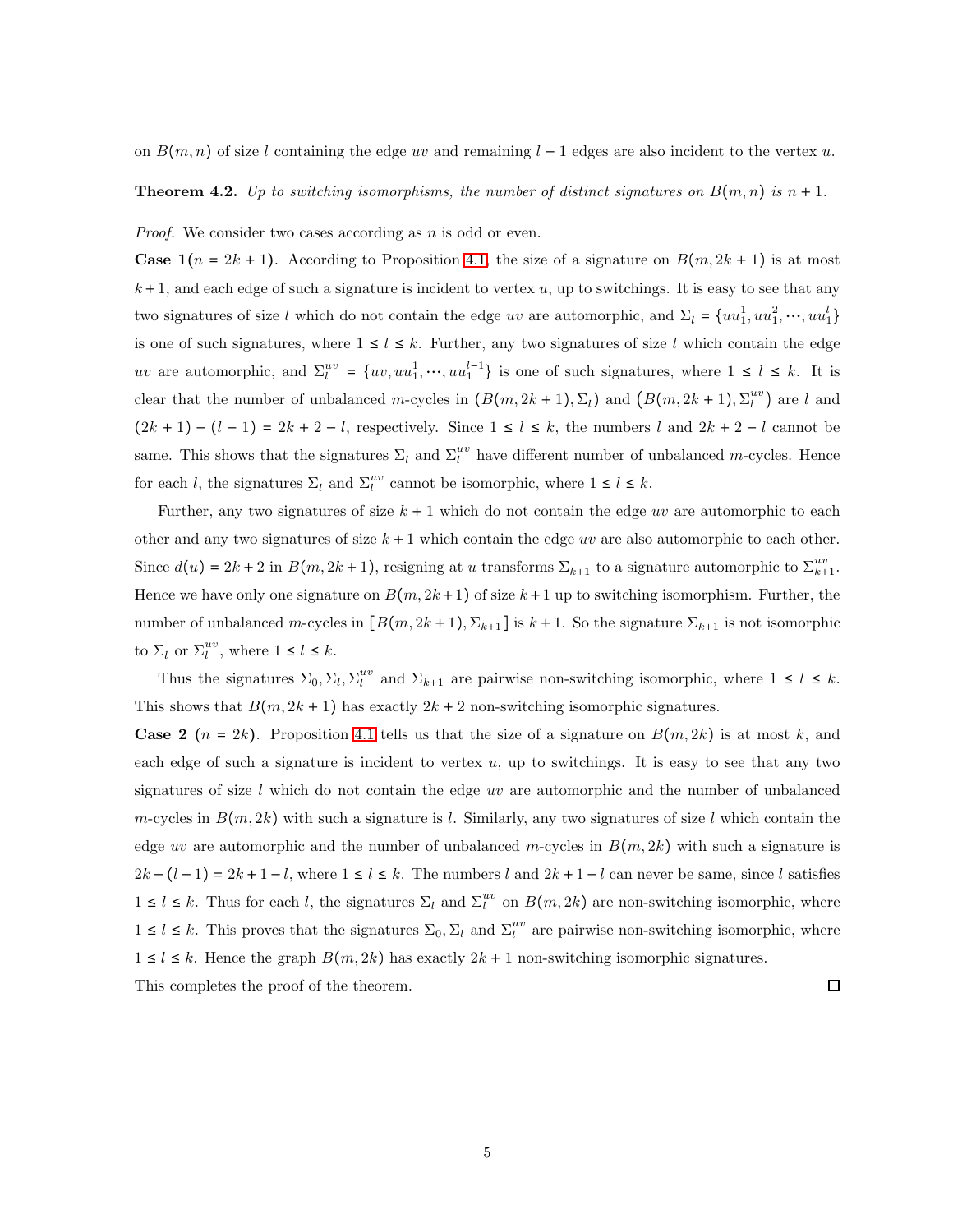# 5 Preliminaries for Signed Coloring

Recall that a *signed graph*  $(G, \sigma)$  consists of an unsigned graph G, whose vertex set is  $V(G)$  and edge set is  $E(G)$ , and a sign function  $\sigma$  which labels each edge as positive or negative. A coloring of an ordinary graph in k colors is a mapping of the vertex set of the graph into the set  $[k] = \{1, 2, ..., k\}$ . However, for the coloring of signed graphs we must have signed colors (see [\[8\]](#page-16-2) for details). If  $(G, \sigma)$  is a signed graph, we define a signed coloring of  $(G, \sigma)$  in  $2k + 1$  *signed colors* to be a mapping

$$
c: V(G) \longrightarrow \{-k, -k+1, ..., 0, ..., k-1, k\}.
$$

A signed coloring is *zero-free* or *balanced* if it never takes the value zero. To know more about the difference between these two signed colorings *viz.,* coloring and zero-free coloring, see [\[8\]](#page-16-2). A signed coloring of a signed graph is *proper* if  $c(v) \neq \sigma(e)c(u)$  whenever there is an edge  $e = uv$ . The condition  $c(v) \neq \sigma(e)c(u)$  implies that  $c(v) \neq 0$  if there is a negative loop at v.

The *chromatic polynomial*  $\chi_{(G,\sigma)}(\lambda)$  of a signed graph  $(G,\sigma)$  is the function defined for odd positive arguments  $\lambda = 2k + 1$ , whose value equals the number of proper signed colorings of  $(G, \sigma)$  in  $2k + 1$ signed colors. Similarly, the *balanced chromatic polynomial*  $\chi^b_{(G,\sigma)}(\lambda)$  of  $(G,\sigma)$ , defined for even positive arguments  $\lambda = 2k$ , is the function whose value equals the number of proper zero-free signed colorings of  $(G, \sigma)$  in 2k signed colors.

In [\[8\]](#page-16-2), the authors proved that the chromatic number and the chromatic polynomials of a signed graph are invariant under switchings. In perfect analogy to ordinary graph coloring theory, we have the following theorems.

**Theorem 5.1.** [\[8\]](#page-16-2) If  $(G, \sigma)$  is a signed graph on n vertices, then  $\chi_{(G,\sigma)}(\lambda)$  and  $\chi_{(G,\sigma)}^b(\lambda)$  are monic *polynomial functions of*  $\lambda$  *of degree n*.

Let e be a positive edge in  $(G, \sigma)$ . The edge-contraction  $(G, \sigma)/e$  is obtained by identifying the end points of e and deleting e. We also have the signed analogue of edge deletion-contraction formula of chromatic polynomial for simple unsigned graph.

<span id="page-5-0"></span>**Theorem 5.2.** *[\[8\]](#page-16-2)* Let  $(G, \sigma)$  be a signed graph and e be a positive edge in  $(G, \sigma)$ . Then

$$
\chi_{(G,\sigma)}(\lambda) = \chi_{(G,\sigma)\backslash e}(\lambda) - \chi_{(G,\sigma)/e}(\lambda) \quad \text{and} \quad \chi^b_{(G,\sigma)}(\lambda) = \chi^b_{(G,\sigma)\backslash e}(\lambda) - \chi^b_{(G,\sigma)/e}(\lambda).
$$

#### 5.1 Hyperplane Arrangements

Coloring of graphs and signed graphs have a geometrical interpretation via hyperplane arrangements. Recall that a coloring c of a simple graph G, where  $V(G) = \{1, 2, \dots, n\}$ , is proper if  $c(i) \neq c(j)$ , whenever there is an edge ij in G. We denote  $c(i)$  by  $c_i$  and consider c as the point  $(c_1, c_2, ..., c_n)$  in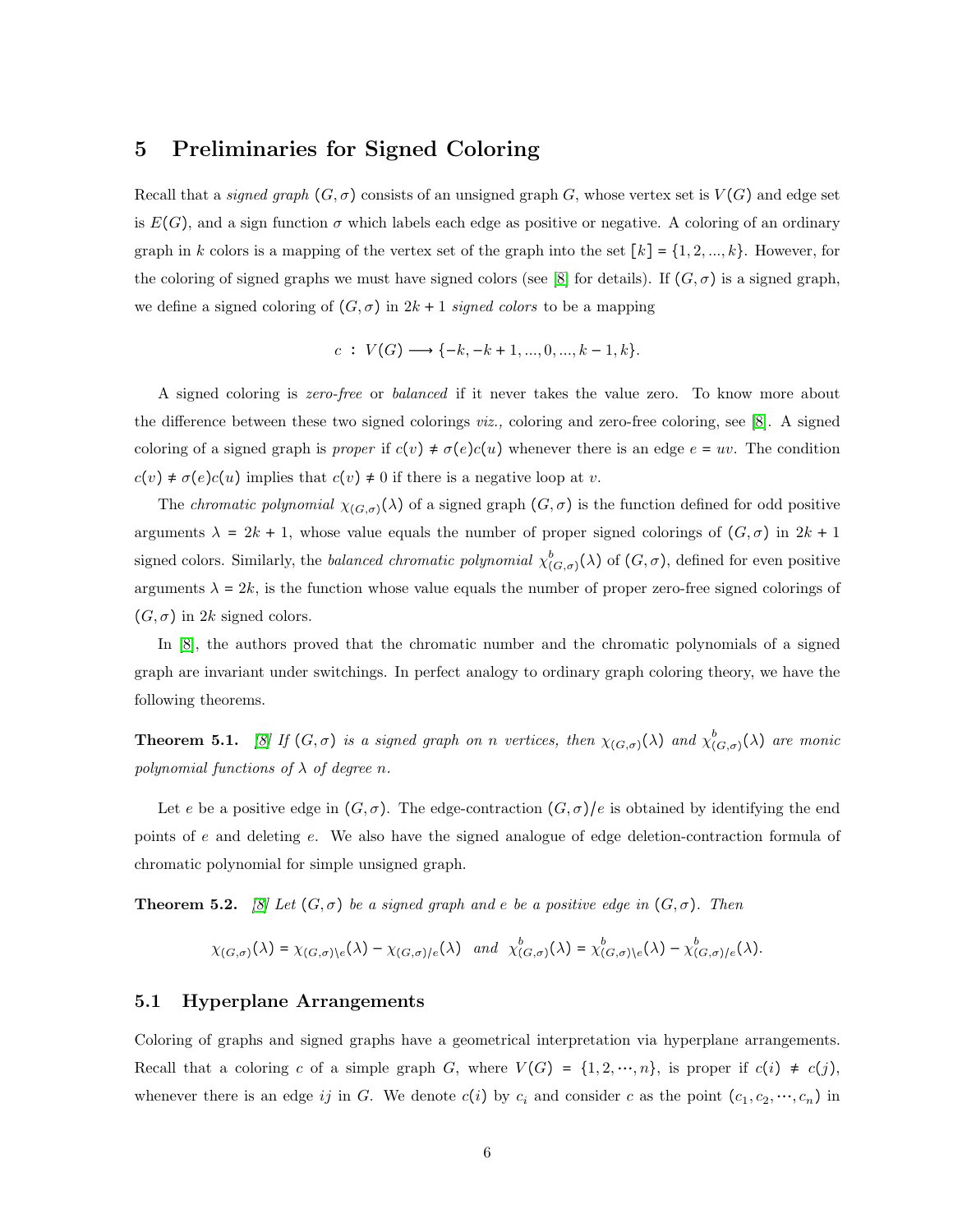the real affine space  $\mathbb{R}^n$ , and call it proper if it does not lie in any of the hyperplanes  $h_{ij}$ :  $x_i = x_j$  for each  $ij \in E(G)$ . That is, if we write  $\mathcal{H}(G) = \{h_{ij} : ij \in E(G)\}$ , which is the hyperplane arrangement of the graph  $G$ , then counting proper colorings of  $G$  using  $k$  colors is same as counting integral points in  $\left[k\right]^n \setminus \bigcup$  $ij∈E(G)$  $h_{ij}$  in the space  $\mathbb{R}^n$ .

The type-BC Coxeter arrangement of dimension n, denoted by  $BC_n$ , consists of the following hyperplanes:  $h_{ij}^+ := \{x \in \mathbb{R}^n : x_i = x_j\}, h_{ij}^- := \{x \in \mathbb{R}^n : x_i = -x_j\}, \text{ and } h_i := \{x \in \mathbb{R}^n : x_i = 0\},\$ where  $1 \leq i \leq j \leq n$ . For a signed graph  $(G, \sigma)$ , the signed graphic arrangement  $B_{(G,\sigma)}$  is the subarrangement of  $BC_n$  that encodes the properness conditions of signed coloring of  $(G, \sigma)$ . It is the collection  $B_{(G,\sigma)} := \{h_{ij}^{\sigma(ij)} : ij \in E(G)\}\$ , where we consider  $h_{ii}^{\pm}$  as  $h_i$ . Thus a coloring c of a signed graph is proper if and only if, as a point in  $\mathbb{Z}^n$ , it avoids each hyperplane of  $B_{(G,\sigma)}$ .

To each sub collection of an arrangement A, we evaluate its intersection and call this a *flat* of the arrangement. Flats of any arrangement have a partial order by reverse containment. The intersection poset  $L(\mathcal{A})$  of an arrangement  $\mathcal A$  with respect to partial order of reverse containment is called the *intersection lattice*, whose elements are the flats of the arrangement. Note that  $\mathbb{R}^n$  itself is a flat of an arrangement  $\mathcal{A}$ , that corresponds to the sub-collection  $\varnothing$  of  $\mathcal{A}$ . See [\[10\]](#page-16-5) for details.

A *rank* function defined on lattices of arrangements which maps each element to a non-negative integer such that rank( $\hat{0}$ ) = 0, and whenever p immediately succeeds q (i.e., there exist no elements between p and q), rank $(p)$  = rank $(q)$  + 1. Note that  $\hat{0}$  denotes the smallest element of intersection lattice of the arrangement. Since  $\hat{0}$  in  $L(\mathcal{A})$  is  $\mathbb{R}^n$ , we observe that a flat of rank k has dimension  $n - k$ .

Let  $\mathcal{H}(G)$  and  $\mathcal{H}(K_n)$  be the hyperplane arrangements of a simple graph G and the complete graph  $K_n$  on the vertex set  $\{1, 2, \dots, n\}$ , respectively. Denote the difference  $\mathcal{H}(K_n) \setminus \mathcal{H}(G)$  by  $\mathcal{C}(G)$ . We define the poset  $\mathcal{P}(G)$  corresponding to G as the intersection lattice of  $\mathcal{C}(G)$ . For instance, the poset  $\mathcal{P}(P_3)$  of the path  $P_3$  is shown as a Hasse diagram in Figure [2.](#page-7-0)

For a poset  $P$  equipped with a rank function, the **Whitney number**  $w_i^{\mathcal{P}}$  $i$  is defined to be the number of elements of  $\mathcal P$  of rank i. The following theorem determines the chromatic polynomial of a simple graph G in terms of the Whitney numbers  $w_i^{\mathcal{P}(G)}$  and the falling factorial  $(k)_i = k(k-1)(k-2)\cdots(k-i+1)$ .

<span id="page-6-0"></span>Theorem 5.3. *[\[4\]](#page-16-6) For a simple graph* G *on* n *vertices, the chromatic polynomial is given by*

$$
\chi_G(k)=\sum_{i=0}^n w_i^{\mathcal{P}(G)}(k)_{n-i}.
$$

We give an example to explain the usage of Theorem [5.3.](#page-6-0)

**Example 5.1.** Let  $P_3$  be the path on three vertices such that  $V(P_3) = \{1, 2, 3\}$  and  $E(P_3) = \{12, 23\}$ . *Its hyperplane arrangement is given by*  $H(P_3) = \{h_{12}, h_{23}\}$ *. Therefore,*  $C(P_3) = \{h_{13}\}$ *, and hence*  $P(P_3)$ *is as shown in Figure [2.](#page-7-0) It is clear that,*  $w_0^{P(P_3)} = 1, w_1^{P(P_3)} = 1, w_2^{P(P_3)} = 0$ , and  $w_3^{P(P_3)} = 0$ . Thus, by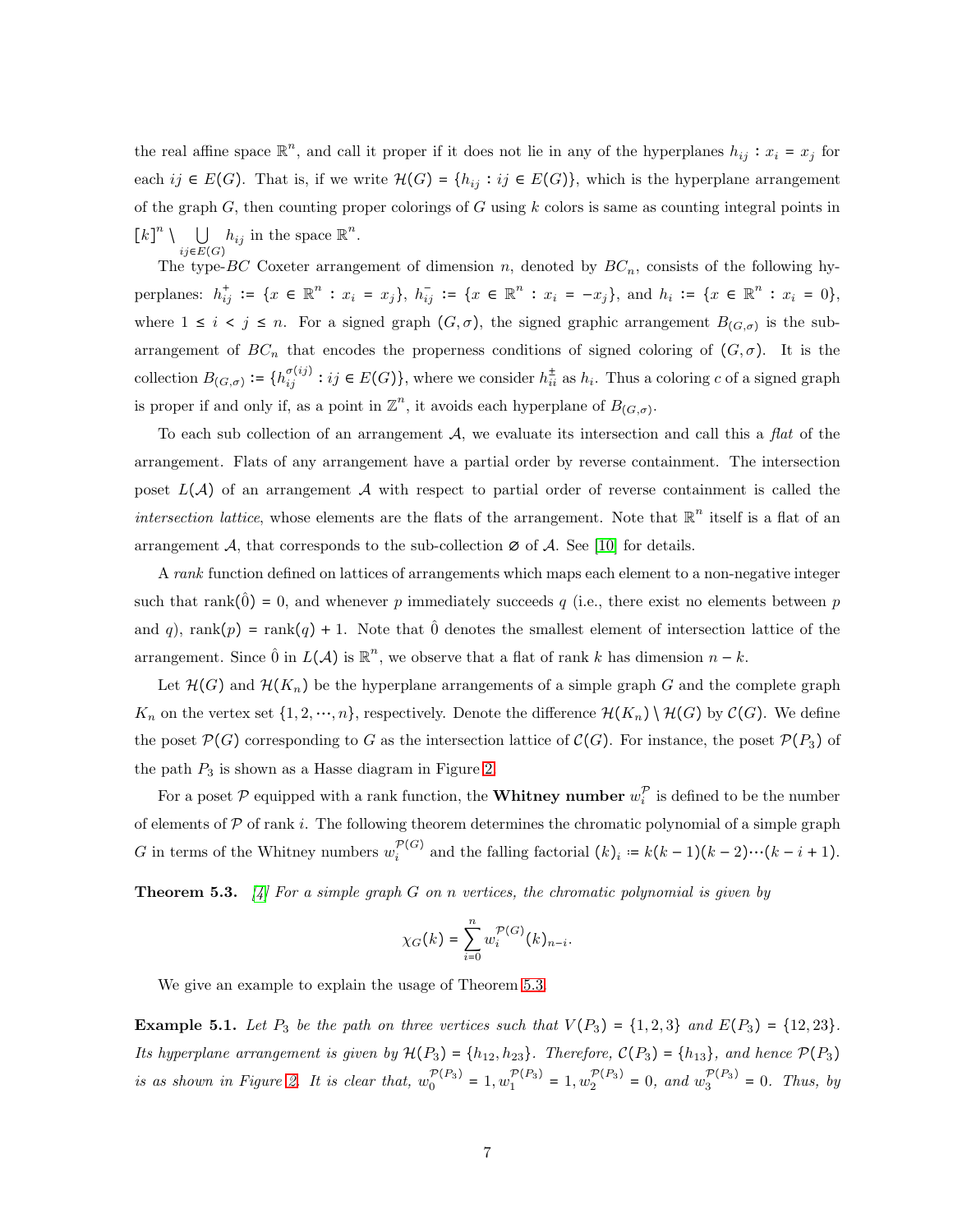*Theorem [5.3,](#page-6-0) the chromatic polynomial of* P<sup>3</sup> *is given by*

$$
\chi_{P_3}(k) = (k)_3 + (k)_2 = k(k-1)(k-2) + k(k-1) = k(k-1)^2.
$$

<span id="page-7-0"></span>*In the similar way, one can show that*  $\chi_{P_m}(k) = k(k-1)^{m-1}$ *, where*  $P_m$  *is the path on m vertices.* 



Figure 2: The poset  $\mathcal{P}(P_3)$ 

<span id="page-7-1"></span>Let  $(G, \sigma)$  be a signed graph on the vertex set  $\{1, 2, \dots, n\}$  and let  $B_{(G,\sigma)}$  be its signed graphic hyperplane arrangement. Denote the difference  $BC_n \setminus B_{(G,\sigma)}$  by  $\mathcal{C}(G,\sigma)$ . The poset  $\mathcal{P}(G,\sigma)$  corresponding to the signed graph  $(G, \sigma)$  is defined to be the intersection lattice of  $\mathcal{C}(G, \sigma)$ . For instance, the poset  $\mathcal{P}(C_2^-)$  of an unbalanced cycle of length two is shown as a Hasse diagram in Figure [3.](#page-7-1)



Figure 3: The poset  $\mathcal{P}(C_2^-)$ 

The following theorem determines the chromatic polynomial of a signed graph  $(G, \sigma)$  in terms of **Whitney numbers** of the Poset  $\mathcal{P}(G,\sigma)$  and the falling factorial  $(k)_i$ .

<span id="page-7-2"></span>**Theorem 5.4.** *[\[4\]](#page-16-6)* For a signed graph  $(G, \sigma)$  on n vertices, the signed chromatic polynomial is given by

$$
\chi_{(G,\sigma)}(2k+1) = \sum_{i=0}^n w_i^{P(G,\sigma)} 2^{n-i} (k)_{n-i}.
$$

<span id="page-7-3"></span>Example 5.2. *Let* C − <sup>2</sup> *be an unbalanced cycle of length two as shown in Figure [4.](#page-8-0) Its hyperplane arrangement is*  $B_{C_2^-} = \{h_{12}^+, h_{12}^-\}$ , and therefore  $\mathcal{C}(C_2^-) = BC_2 \setminus B_{C_2^-} = \{h_1, h_2\}$ . Observe that  $w_0^{\mathcal{P}(C_2^-)} = 1$ ,  $w_1^{\mathcal{P}(C_2^-)} = 2$  and  $w_2^{\mathcal{P}(C_2^-)} = 0$ . Using Theorem [5.4,](#page-7-2) the signed chromatic polynomial  $\chi_{C_2^-}(2k+1)$  is obtained *as*

$$
\chi_{C_2}(2k+1) = 2^2(k)_2 + 2 \cdot 2(k)_1 = 4k(k-1) + 4k = (2k)^2.
$$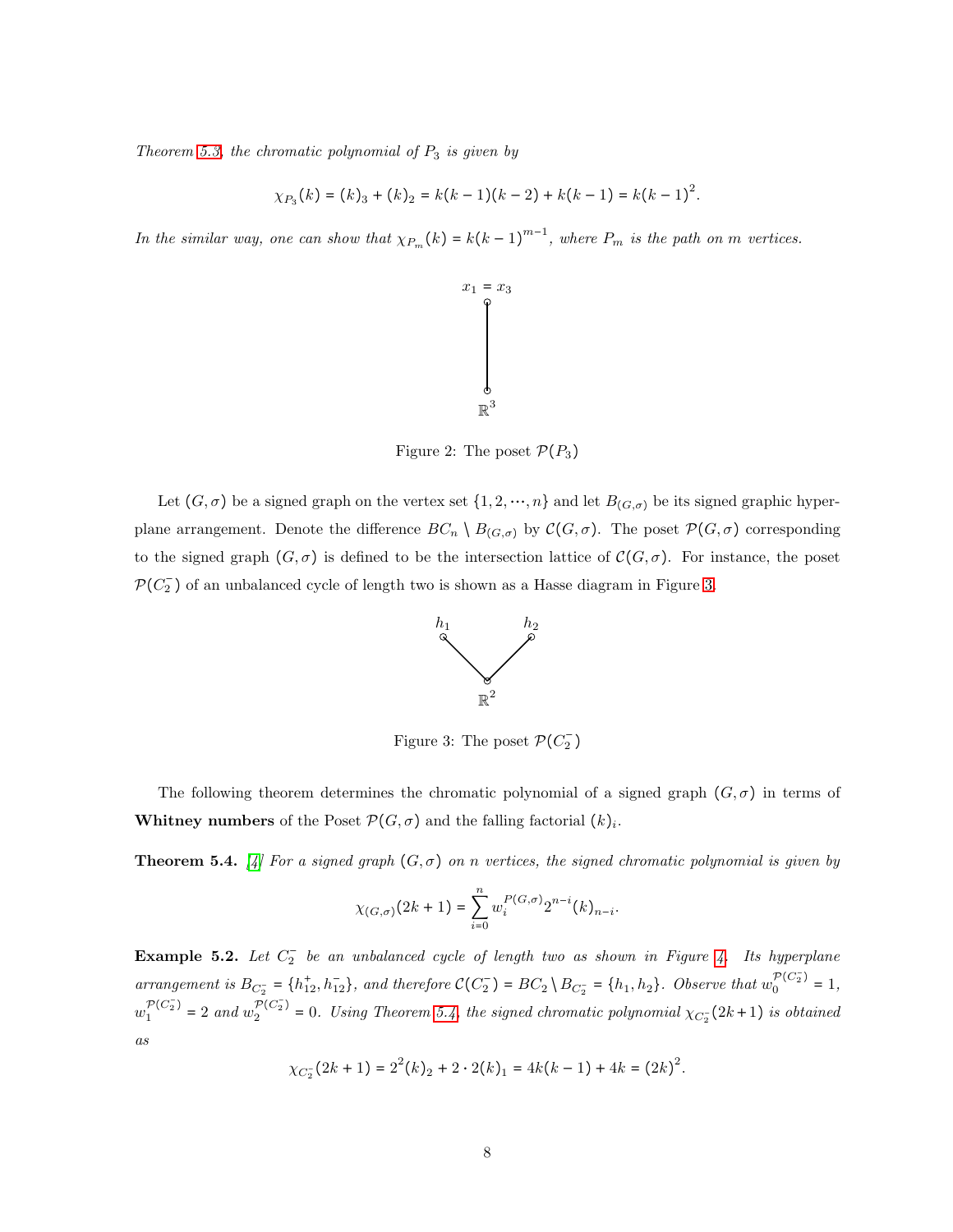

Figure 4: An unbalanced cycle of length two.

### <span id="page-8-4"></span><span id="page-8-0"></span>6 Chromatic Polynomials of Signed Book Graphs

Let  $B_l(m,n)$  and  $B_l^*(m,n)$  denote the signed book graphs with signature  $\{uu_1^1, uu_1^2, \dots, uu_1^l\}$  and  $\{uv, uu_1^1, \dots, uu_1^{l-1}\},$  respectively, where  $1 \leq l \leq n$ . Note that  $B_l(m,n)$  does not contain the edge uv, whereas  $B_l^*(m, n)$  contains the edge uv, and that each of their signatures is of size l. Proposition [4.1](#page-3-0) along with an application of switching at the vertex  $u$ , if needed, gives now the following lemma.

- **Lemma 6.1.** *(i)* If  $n = 2k$ , then the maximum size of a signature on  $B(m, 2k)$  is k up to switchings, and  $B_k^*(m, 2k)$  *is switching equivalent to*  $B_{k+1}(m, 2k)$ *.*
- *(ii)* If  $n = 2k + 1$ , then the maximum size of a signature on  $B(m, 2k + 1)$  is  $k + 1$  up to switchings, and  $B_{k+1}^*(m, 2k+1)$  *is switching equivalent to*  $B_{k+1}(m, 2k+1)$ *.*

Let us denote an unbalanced cycle on n vertices by  $C_n$ . In Example [5.2,](#page-7-3) we found that the chromatic polynomial of an unbalanced two cycle is  $\chi_{C_2}$  (2k + 1) = 4k<sup>2</sup>. In [\[1\]](#page-16-4), the authors calculated that  $\chi_{C_3^-}(2k+1) = 8k^3$ . In the following lemma, we determine the chromatic polynomial of  $C_n^-$ .

<span id="page-8-3"></span>**Lemma 6.2.** The chromatic polynomial of an unbalanced cycle  $C_n$  is  $\chi_{C_n} (2k+1) = (2k)^n$ , where  $n \geq 2$ .

*Proof.* We prove this lemma by induction on n. If  $n = 2$ , the result is true by Example [5.2.](#page-7-3) Let us assume that the result holds for all  $n \leq m-1$ , where  $m \geq 3$ . We shall prove that the result is also true for  $n = m$ . If e is a positive edge of  $\overline{C_m}$  then by edge deletion-contraction formula, we get

<span id="page-8-1"></span>
$$
\chi_{C_m^-}(2k+1) = \chi_{P_m}(2k+1) - \chi_{C_{m-1}^-}(2k+1). \tag{1}
$$

We know that  $\chi_{P_m}(2k + 1) = (2k + 1)(2k)^{m-1}$  and by induction hypothesis, we have  $\chi_{C_{m-1}^{-}}(2k+1) = (2k)^{m-1}$ . So from Equation [\(1\)](#page-8-1), we have

$$
\chi_{C_m^-}(2k+1) = \chi_{P_m}(2k+1) - \chi_{C_{m-1}^-}(2k+1) = (2k+1)(2k)^{m-1} - (2k)^{m-1} = (2k)^m.
$$

Thus, the proof follows by induction.

The following lemma is a key to calculate the chromatic polynomial of a signed graph  $(G, \sigma)^{l+1}$  in terms of chromatic polynomial of  $(G, \sigma)$ , where  $(G, \sigma)^{l+1}$  is obtained from a given signed graph  $(G, \sigma)$ by attaching a path  $P_{l+1} = uu_1u_2\ldots u_l$  to a vertex u of G.

<span id="page-8-2"></span>**Lemma 6.3.** *If*  $(G, \sigma)$  *be a signed graph then*  $\chi_{(G, \sigma)^{l+1}}(2k+1) = (2k)^{l} \chi_{(G, \sigma)}(2k+1)$ *.*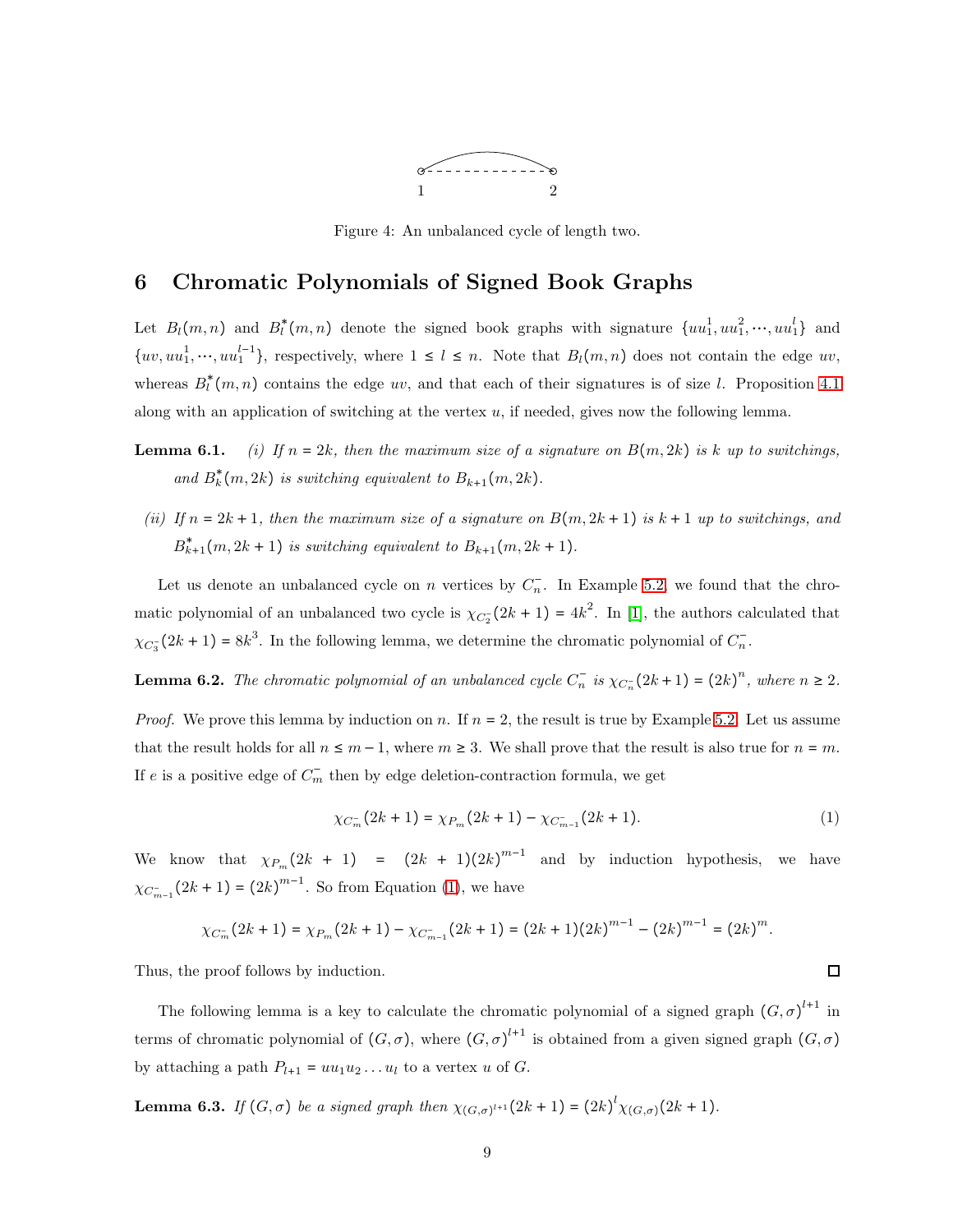*Proof.* We prove this lemma by induction on l. It is known that  $\chi_{P_{l+1}}(2k+1) = (2k+1)(2k)^l$ . Let  $l = 1$ , and  $e_1 = uu_1$  be attached to a vertex u of G. Using edge deletion-contraction formula on  $e_1$ , we get

$$
\chi_{(G,\sigma)^2}(2k+1) = (2k+1)\chi_{(G,\sigma)}(2k+1) - \chi_{(G,\sigma)}(2k+1) = (2k)\chi_{(G,\sigma)}(2k+1).
$$

Let us assume that the result holds for  $l = m-1$ , that is,  $\chi_{(G,\sigma)^m}(2k+1) = (2k)^{m-1}\chi_{(G,\sigma)}(2k+1)$ , where  $m \geq 2$ . Now let  $l = m$  and  $e = uu_1$ . Using edge deletion-contraction formula on the edge e of  $(G, \sigma)^{m+1}$ , we get  $\chi_{(G,\sigma)^{m+1}}(2k+1) = \chi_{P_m\cup(G,\sigma)}(2k+1) - \chi_{(G,\sigma)^m}(2k+1)$ , where  $P_m$  and  $(G,\sigma)$  are disjoint. Thus we have

$$
\chi_{(G,\sigma)^{m+1}}(2k+1) = (2k+1)(2k)^{m-1}\chi_{(G,\sigma)}(2k+1) - \chi_{(G,\sigma)^m}(2k+1)
$$

$$
= (2k+1)(2k)^{m-1}\chi_{(G,\sigma)}(2k+1) - (2k)^{m-1}\chi_{(G,\sigma)}(2k+1)
$$

$$
= (2k)^m\chi_{(G,\sigma)}(2k+1).
$$

Hence the proof follows by induction.

For each  $m \geq 3$  and  $n \geq 1$ , consider the Book graph  $B(m, n)$  and replace the edge uv by an unbalanced cycle of length two. The signed graph so obtained is denoted by  $B_m^n$ . For example, the graphs  $B_4^3$  and  $B_m^1$  are shown in Figure [5.](#page-9-0)

<span id="page-9-0"></span>

Figure 5: The graphs  $B_4^3$  and  $B_m^1$ .

As a convention, let us take  $B_2^1 := C_2^-$ . So  $\chi_{B_2^1}(2k+1) = \chi_{C_2^1}(2k+1) = (2k)^2$ . Further, as an application of Lemma [6.3](#page-8-2) we have the following lemma.

<span id="page-9-1"></span>**Lemma 6.4.** For  $m \geq 2$ , the signed chromatic polynomial of  $B_m^1$  is given by

$$
\chi_{B_m^1}(2k+1)=\bigg[\sum_{i=0}^{m-2}(-1)^i(2k)^{(m-2)-i}\bigg]\chi_{C_2^-}(2k+1)=\sum_{i=0}^{m-2}(-1)^i(2k)^{m-i}.
$$

*Proof.* We prove this lemma by induction on m. Consider  $B_m^1$  as given in Figure [5\(](#page-9-0)b). For  $m = 2$ , the result is true by Example [5.2.](#page-7-3)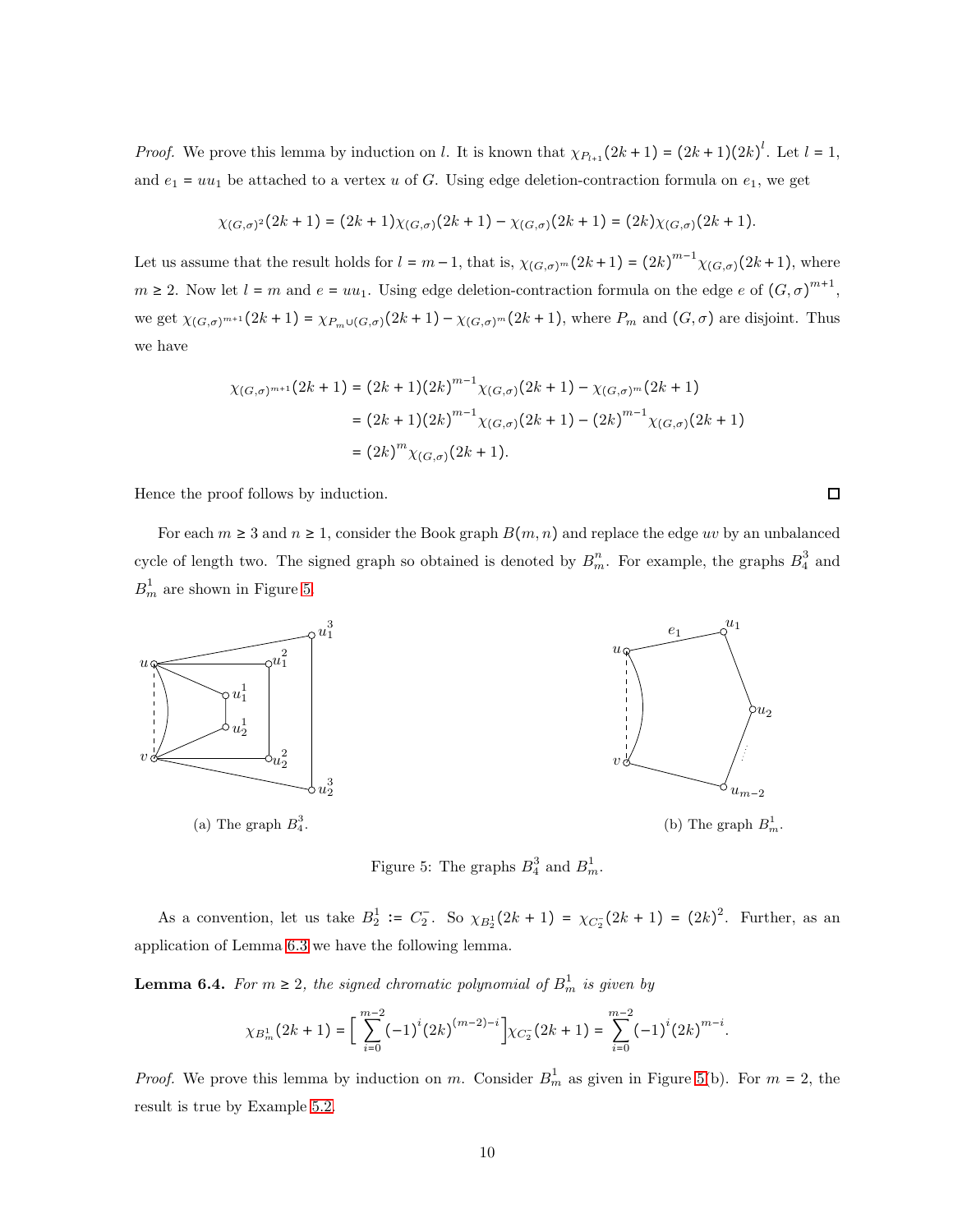<span id="page-10-0"></span>

Figure 6: An application of edge deletion-contraction on  $B_r^1$  $\frac{1}{r}$ .

Now let us assume that the result is true for  $m = r - 1$ , where  $r \geq 3$ . That is,

<span id="page-10-1"></span>
$$
\chi_{B_{r-1}^1}(2k+1) = \sum_{i=0}^{r-3} (-1)^i (2k)^{r-1-i}.
$$
 (2)

An application of edge deletion-contraction on  $e_1 = uu_1$  of  $B_r^1$  $r^1$  is shown in Figure [6.](#page-10-0) Using Lemma [6.3,](#page-8-2) the chromatic polynomial of the graph in the middle of Figure [6](#page-10-0) can be computed easily, since  $\chi_{C_2^{\tau}}(2k+1)$ is known. By induction hypothesis, the chromatic polynomial of the third graph of Figure [6](#page-10-0) is given in Equation [\(2\)](#page-10-1). Therefore we find that

$$
\chi_{B_r^1}(2k+1) = (2k)^{r-2} \chi_{C_2^-}(2k+1) - \sum_{i=0}^{r-3} (-1)^i (2k)^{r-1-i}
$$
  
=  $(-1)^0 (2k)^{r-2} (2k)^2 + \sum_{j=1}^{r-2} (-1)^j (2k)^{r-j}$   
=  $\sum_{j=0}^{r-2} (-1)^j (2k)^{r-j}.$ 

Hence the lemma is proved by induction.

The chromatic polynomial  $\chi_{B_m^1}(2k+1)$ , repeated use of edge deletion-contraction formula and Lemma [6.3](#page-8-2) give us the following proposition.

**Proposition 6.1.** For  $n \geq 2$ , the chromatic polynomial of  $B_m^n$  is given by

$$
\chi_{B_m^n}(2k+1) = \bigg[\sum_{i=0}^{m-2} (-1)^i (2k)^{(m-2)-i}\bigg] \chi_{B_m^{n-1}}(2k+1).
$$

It is well known that, for given ordinary graphs G and H, where  $G \cap H$  is a complete graph, we have

<span id="page-10-2"></span>
$$
\chi_{G \cup H}(k) = \frac{\chi_G(k)\chi_H(k)}{\chi_{G \cap H}(k)}.
$$
\n(3)

.

Using Equation [\(3\)](#page-10-2), we now determine the chromatic polynomial of an unsigned Book graph.

**Theorem 6.2.** *The chromatic polynomial of*  $B(m, n)$ *, where*  $m \geq 3$  *and*  $n \geq 2$ *, is given by* 

$$
\chi_{B(m,n)}(k) = \frac{\left[ (k-1)^m + (-1)^m (k-1) \right]^n}{[k(k-1)]^{n-1}}
$$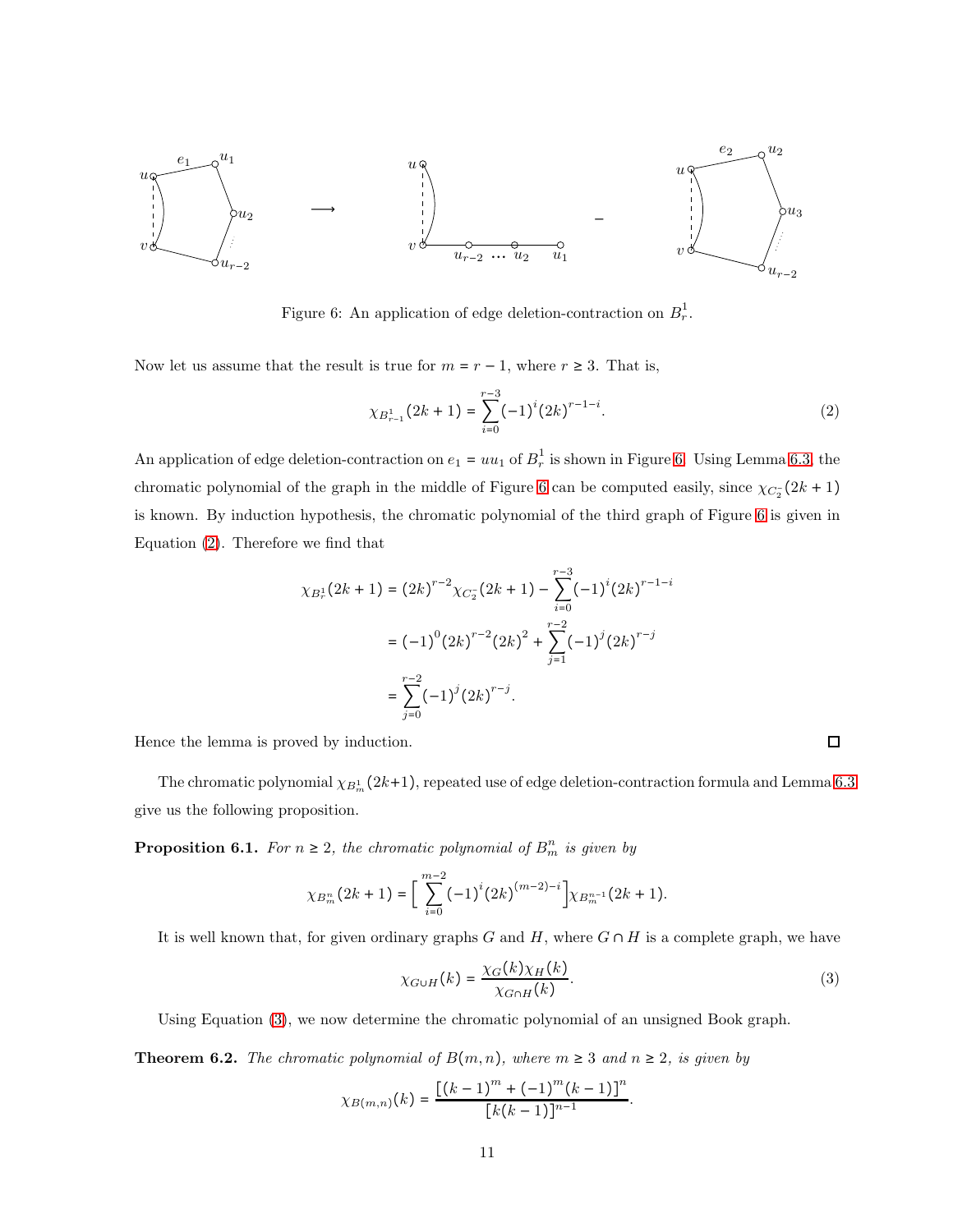*Proof.* We prove this theorem by induction on n. It is clear that  $B(m, 1) = C_m$ , a cycle on m vertices, and it is well known that

<span id="page-11-0"></span>
$$
\chi_{C_m}(k) = (k-1)^m + (-1)^m (k-1). \tag{4}
$$

Further, it is clear that the graph  $B(m, 2)$  is the union of two m-cycles whose intersection is  $K_2$ . Thus by Equation [\(3\)](#page-10-2), we get

$$
\chi_{B(m,2)}(k) = \frac{\left[ (k-1)^m + (-1)^m (k-1) \right]^2}{k(k-1)}.
$$

This shows that the result is true for  $n = 1$  and  $n = 2$ . Let us assume that the result is true for  $n = r - 1$ , where  $r \geq 3$ . That is,

<span id="page-11-1"></span>
$$
\chi_{B(m,r-1)}(k) = \frac{\left[ (k-1)^m + (-1)^m (k-1) \right]^{r-1}}{\left[ k(k-1) \right]^{r-2}}.
$$
\n(5)

Now we prove that the result is true for  $n = r$ . Note that the graph  $B(m, r)$  is the union of the graphs  $B(m, r - 1)$  and  $C_m$ , whose intersection is  $K_2$ . Therefore by Equation [\(3\)](#page-10-2), we have

<span id="page-11-2"></span>
$$
\chi_{B(m,r)}(k) = \frac{\chi_{B(m,r-1)}(k)\chi_{C_m}(k)}{k(k-1)}.
$$
\n(6)

Using Equations  $(4)$  and  $(5)$  in Equation  $(6)$ , we get

$$
\chi_{B(m,r)}(k) = \frac{[(k-1)^m + (-1)^m(k-1)]^r}{[k(k-1)]^{r-1}}.
$$

Hence the proof follows by induction.

Recall that  $B(m, n)$  is a signed graph with empty signature, and so the ordinary chromatic polynomial and the signed chromatic polynomial of this graph are same. Note that  $B_1(m, 1) \cong C_m^- \cong B_1^*(m, 1)$ , and the chromatic polynomial  $\chi_{C_m^-}(2k+1)$  is already obtained in the Lemma [6.2.](#page-8-3) Now for  $n \geq 2$ , we recursively determine the chromatic polynomials of the signed Book graphs  $B_1(m, n)$  and  $B_1^*(m, 1)$  in the following two theorems.

<span id="page-11-3"></span>**Theorem 6.3.** *For*  $n \geq 2$ *, the chromatic polynomial of*  $B_1(m, n)$  *is given by* 

$$
\chi_{B_1(m,n)}(2k+1) = \left[\sum_{i=0}^{m-2} (-1)^i (2k)^{(m-2)-i}\right] \chi_{B_1(m,n-1)}(2k+1).
$$

*Proof.* Let  $B_1(m, n)$  be the signed Book graph with signature  $\{uu_1^1\}$ , and consider  $e_1 = uu_1^n$ . Using edge deletion-contraction formula on  $e_1$ , we get

$$
\chi_{B_1(m,n)}(2k+1) = \chi_{B'_1(m,n-1)}(2k+1) - \chi_{B''_1(m,n)}(2k+1),
$$

where  $B'_1(m, n-1)$  denotes a graph obtained from  $B_1(m, n-1)$  by attaching a path  $P_{m-1}$  at vertex v and  $B''_1(m,n)$  denotes a graph which is almost same as  $B_1(m,n)$  but one of its cycle is of length  $m-1$ .

Using Lemma [6.3,](#page-8-2) the chromatic polynomial of the signed graph  $B'_1(m, n-1)$  can be calculated in terms of  $\chi_{B_1(m,n-1)}(2k+1)$ . For  $B_1''(m,n)$ , we apply the edge deletion-contraction formula again on the

□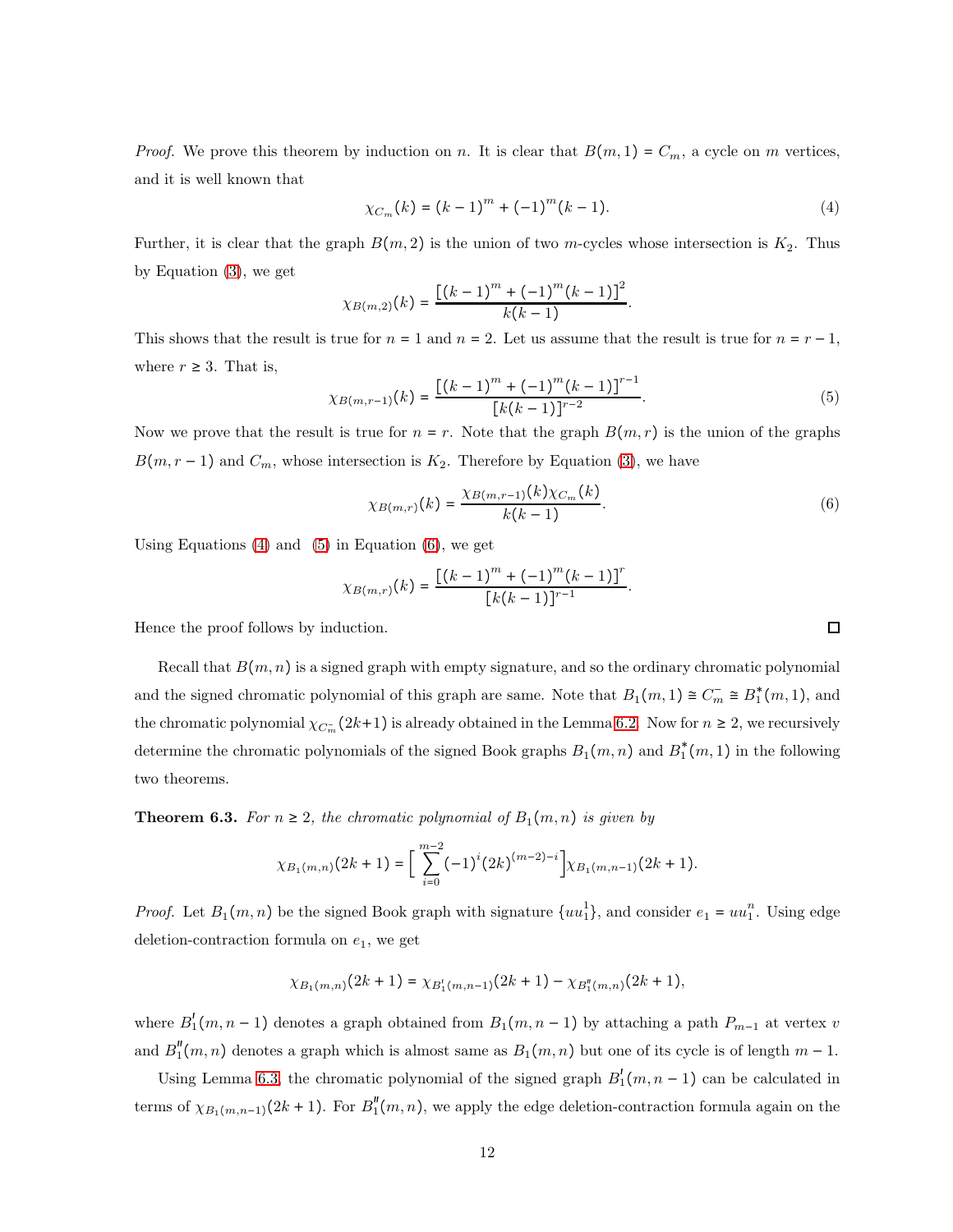edge  $e_2 = uu_2^n$ . Thus repeated application of edge deletion-contraction formula and Lemma [6.3](#page-8-2) imply that the chromatic polynomial of  $B_1(m, n)$  is

$$
\chi_{B_1(m,n)}(2k+1) = (2k)^{m-2} \chi_{B_1(m,n-1)}(2k+1) - (2k)^{m-3} \chi_{B_1(m,n-1)}(2k+1) + \cdots + (-1)^{m-2} (2k)^{(m-2)-(m-2)} \chi_{B_1(m,n-1)}(2k+1)
$$

$$
= \left[ \sum_{i=0}^{m-2} (-1)^i (2k)^{(m-2)-i} \right] \chi_{B_1(m,n-1)}(2k+1).
$$

This completes the proof.

**Theorem 6.4.** *For*  $n \geq 2$ *, the chromatic polynomial of*  $B_1^*(m, n)$ *, is given by* 

$$
\chi_{B_1^*(m,n)}(2k+1) = \bigg[\sum_{i=0}^{m-3} (-1)^i (2k)^{(m-2)-i} \bigg] \chi_{B_1^*(m,n-1)}(2k+1) + (-1)^{m-2} \chi_{B_m^{n-1}}(2k+1).
$$

*Proof.* Let  $B_1^*(m, n)$  be the signed Book graph with signature  $\{uv\}$ , and consider  $e_1 = uu_1^n$ . Using edge deletion-contraction formula on  $e_1$ , we have

$$
\chi_{B_1^*(m,n)}(2k+1) = \chi_{\widetilde{B}_1^*(m,n-1)}(2k+1) - \chi_{\widetilde{B}_1^*(m,n)}(2k+1),
$$

where  $\widetilde{B}_1^*(m, n-1)$  denotes a graph which is obtained from  $B_1^*(m, n-1)$  by attaching a path  $P_{m-1}$  at the vertex v and the graph  $\widetilde{B}_1^*(m,n)$  denotes a graph which is almost same as  $B_1^*(m,n)$  but one of its cycles is of length  $m-1$ .

Using Lemma [6.3,](#page-8-2) the chromatic polynomial of the signed graph  $\widetilde{B}_1^*(m, n-1)$  can be obtained in terms of  $\chi_{B_1^*(m,n-1)}(2k+1)$ . For the graph  $\widetilde{B}_1^*(m,n)$ , we apply the edge deletion-contraction formula again on the edge  $e_2 = uu_2^n$ .

Thus, by the repeated application of edge deletion-contraction formula and Lemma [6.3,](#page-8-2) we see that the chromatic polynomial of  $B_1^*(m, n)$  is

$$
\chi_{B_1^*(m,n)}(2k+1) = (2k)^{m-2} \chi_{B_1^*(m,n-1)}(2k+1) - (2k)^{m-3} \chi_{B_1^*(m,n-1)}(2k+1) + \cdots + (-1)^{m-3} (2k)^{(m-2)-(m-3)} \chi_{B_1^*(m,n-1)}(2k+1) + (-1)^{m-2} (2k)^{(m-2)-(m-2)} \chi_{B_m^{n-1}}(2k+1)
$$
  
= 
$$
\left[ \sum_{i=0}^{m-3} (-1)^i (2k)^{(m-2)-i} \right] \chi_{B_1^*(m,n-1)}(2k+1) + (-1)^{m-2} \chi_{B_m^{n-1}}(2k+1).
$$

Note that, in the last step of edge deletion-contraction formula, the resultant graph is nothing but the graph  $B_m^{n-1}$ . This completes the proof.  $\Box$ 

Now we give a recursive formula for the chromatic polynomials of  $B_l(m, n)$  and  $B_l^*(m, n)$  in the following two theorems.

<span id="page-12-0"></span>**Theorem 6.5.** For  $n \geq 2$  and  $2 \leq l \leq \lceil \frac{n}{2} \rceil$ , the chromatic polynomial of  $B_l(m, n)$  is given by

$$
\chi_{B_l(m,n)}(2k+1) = \bigg[\sum_{i=0}^{m-2} (-1)^i (2k)^{(m-2)-i}\bigg] \chi_{B_l(m,n-1)}(2k+1).
$$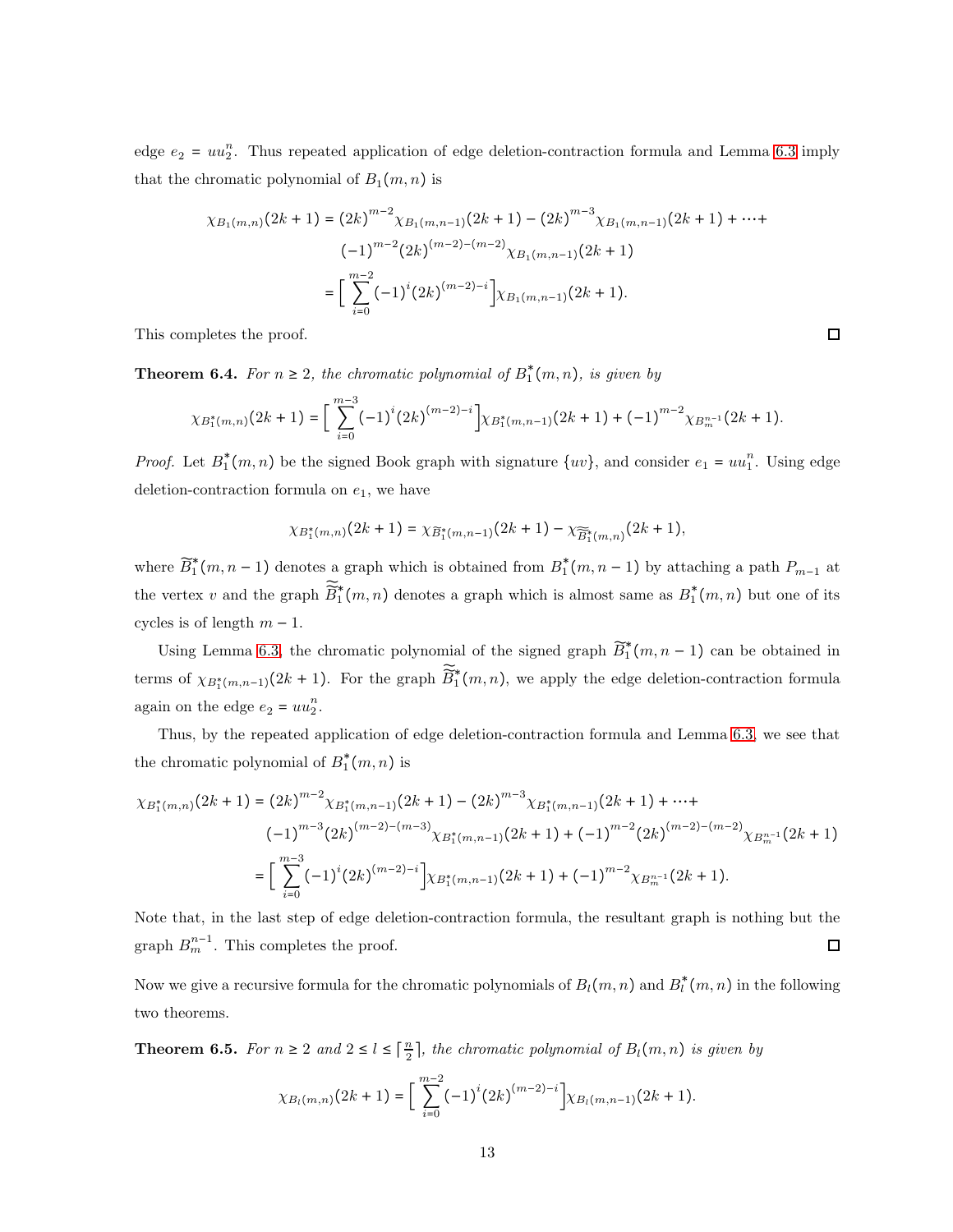We note that the expression for the chromatic polynomial of  $B_l(m, n)$ , where l satisfies  $\lceil \frac{n}{2} \rceil < l \leq n$ , is same as the expression given in Theorem [6.5.](#page-12-0) So we can use Theorem [6.5](#page-12-0) for all l satisfying  $1 \leq l \leq n$ .

**Theorem 6.6.** For  $n \geq 2$  and  $2 \leq l \leq \lceil \frac{n}{2} \rceil$ , the chromatic polynomial of  $B_l^*(m, n)$  is given by

$$
\chi_{B^*_l(m,n)}(2k+1)=\bigg[\sum_{i=0}^{m-2}(-1)^i(2k)^{(m-2)-i}\bigg]\chi_{B^*_{l-1}(m,n-1)}(2k+1).
$$

*Proof.* By switching at u, we see that the graph  $B_l^*(m, n)$  is switching equivalent to the graph  $B_l^*(m, n)$ , where  $l' = (n + 1) - l$ . Since the chromatic polynomial of a signed graph is switching invariant, we have  $\chi_{B_{l}^{*}(m,n)}(2k+1) = \chi_{B_{l'}(m,n)}(2k+1)$ . By Theorem [6.5,](#page-12-0) we get

<span id="page-13-0"></span>
$$
\chi_{B_{l'}(m,n)}(2k+1) = \bigg[\sum_{i=0}^{m-2} (-1)^i (2k)^{(m-2)-i}\bigg] \chi_{B_{l'}(m,n-1)}(2k+1). \tag{7}
$$

By switching at u, we see that the graph  $B_{l'}(m, n-1)$  is switching equivalent to  $B_{n-l'}^*(m, n-1)$ . Since  $n - l' = l - 1$ , we have

$$
\chi_{B_{t'}(m,n-1)}(2k+1)=\chi_{B_{n-t'}^*(m,n-1)}(2k+1)=\chi_{B_{t-1}^*(m,n-1)}(2k+1).
$$

Hence from Equation [\(7\)](#page-13-0), we get

$$
\chi_{B_l^*(m,n)}(2k+1) = \bigg[\sum_{i=0}^{m-2} (-1)^i (2k)^{(m-2)-i}\bigg] \chi_{B_{l-1}^*(m,n-1)}(2k+1).
$$

This completes the proof.

# 7 Balanced Chromatic Polynomial of Signed Book Graph

Recall that the *balanced (zero-free)* chromatic polynomial  $\chi^b_{(G,\sigma)}(\lambda)$  of a signed graph  $(G,\sigma)$ , defined for even positive arguments  $\lambda = 2k$ , is the function whose value equals the number of proper zero-free signed colorings of  $(G, \sigma)$  in 2k signed colors.

In [\[8\]](#page-16-2), the author explained that the ordinary chromatic polynomial and the balanced chromatic polynomial of a signed graph  $(G, \sigma)$  are different unless  $(G, \sigma)$  is balanced. Let  $(G, \sigma)$  be a signed graph with vertex set  $\{1, 2, \dots, n\}$  and  $B_{(G,\sigma)}$  be its signed graphic arrangement. We denote the collection  $B_{(G,\sigma)} \cup \{h_1, h_2, \dots, h_n\}$  by  $B_{(G,\sigma)}^0$  $(G, \sigma)$ . Consequently, a signed coloring c of a signed graph is proper and balanced (zero-free) if and only if as a point in  $\mathbb{Z}^n$ , it avoids each hyperplane of  $B^0_{(0)}$  $(G,\sigma)$ .

For example, Let  $C_3^-$  be an unbalanced cycle of length three as shown in Figure [7,](#page-14-0) and its signed graphic hyperplane arrangement is  $B_{C_3} = \{h_{12}^+, h_{13}^+, h_{23}^-\}$ . Thus  $B_C^0$  $C_3^-$  = { $h_{12}^+, h_{13}^+, h_{23}^-, h_1, h_2, h_3$ }. The poset  $\mathcal{P}(C_3^-) = \{h_{12}^-, h_{13}^-, h_{23}^+\}$  is shown as a Hasse diagram in Figure [8](#page-14-1)

Theorem [5.4](#page-7-2) is also true in case of balanced chromatic polynomial, and we state this as follows.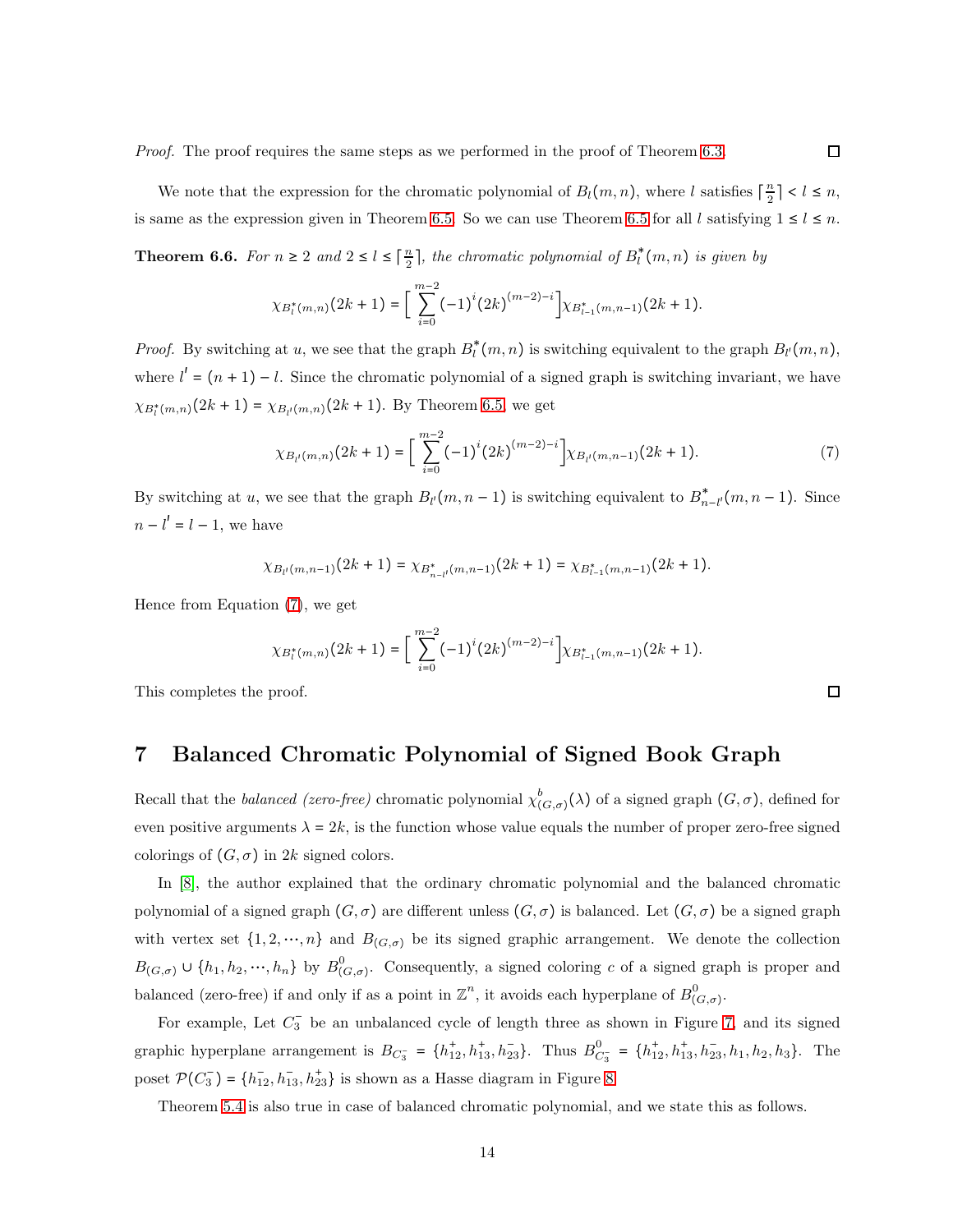

Figure 7: An unbalanced cycle of length three

<span id="page-14-2"></span><span id="page-14-1"></span><span id="page-14-0"></span>**Theorem 7.1.** [\[4\]](#page-16-6) The balanced chromatic polynomial of a signed graph  $(G, \sigma)$  on n vertices is given by

n



Figure 8: The poset  $\mathcal{P}(C_3^-)$ 

It is clear that  $w_0^{\mathcal{P}(C_3^-)} = 1, w_1^{\mathcal{P}(C_3^-)} = 3, w_2^{\mathcal{P}(C_3^-)} = 1$ , and  $w_3^{\mathcal{P}(C_3^-)} = 0$ . Thus by Theorem [7.1,](#page-14-2) the balanced chromatic polynomial of  $C_3^-$  is given by

$$
\chi_{C_3}^b(2k) = 2^3(k)_3 + 3 \cdot 2^2(k)_2 + 2^1(k)_1
$$
  
= 8k(k - 1)(k - 2) + 12k(k - 1) + 2k  
= 8k<sup>3</sup> - 12k<sup>2</sup> + 6k.

Similarly, the balanced chromatic polynomial of an unbalanced cycle of length two is obtained as

$$
\chi_{C_2}^b(2k) = 4k^2 - 4k.
$$

Using Theorem [5.2,](#page-5-0) we now give the recursive formula for balanced chromatic polynomial of unbalanced cycle of length n.

**Lemma 7.1.** For each  $n \geq 2$ , the balanced chromatic polynomial of an unbalanced cycle  $C_n^-$  is given by

$$
\chi_{C_n}^b(2k) = 2k(2k-1)^{n-1} - \chi_{C_{n-1}}^b(2k).
$$

We reformulate Lemma [6.3](#page-8-2) in terms of the balanced chromatic polynomial.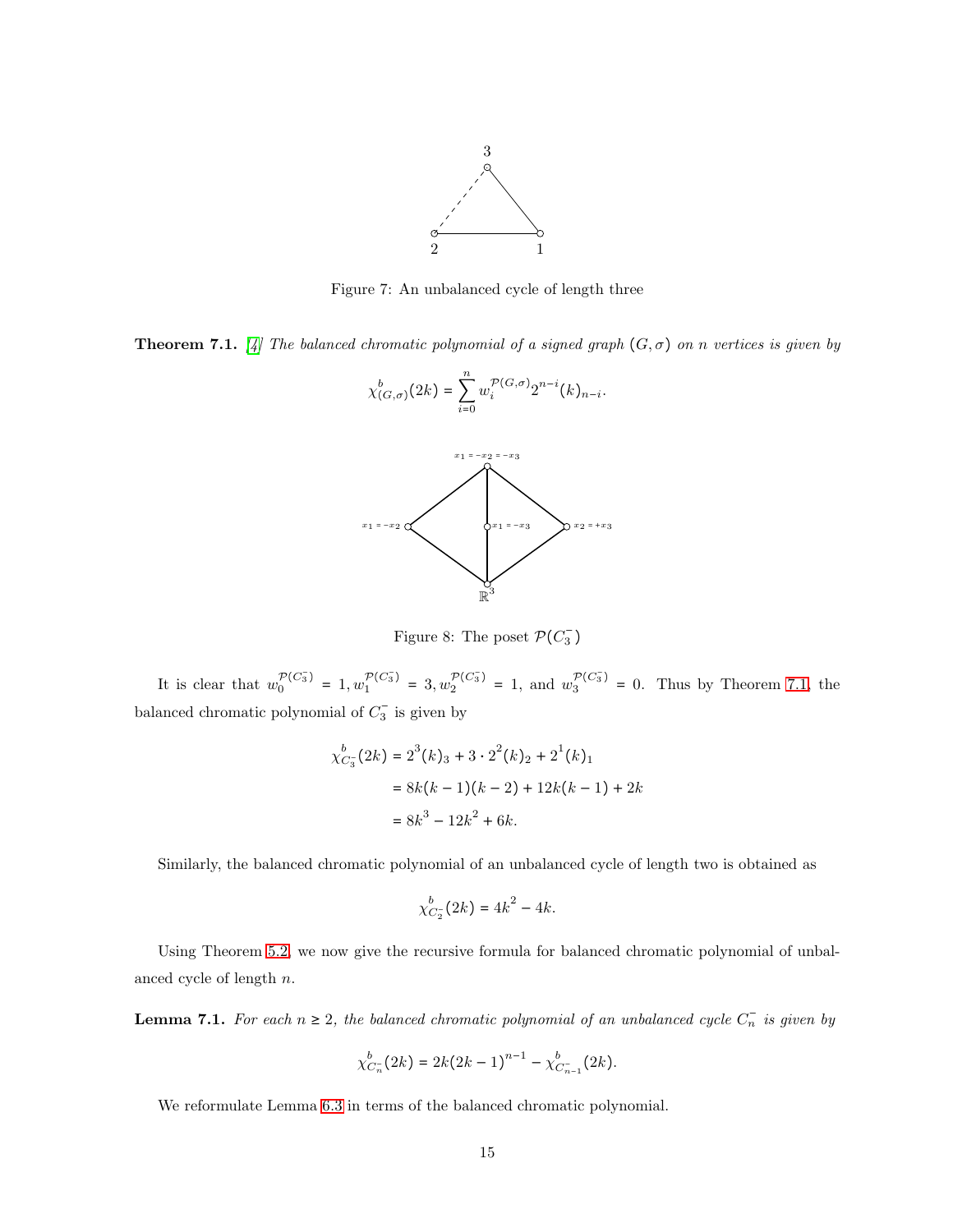<span id="page-15-0"></span>**Lemma 7.2.** *Let*  $(G, \sigma)$  *be a signed graph. Then* 

$$
\chi_{(G,\sigma)^{l+1}}^b(2k) = (2k-1)^l \chi_{(G,\sigma)}^b(2k).
$$

By repeated use of Theorem [5.2](#page-5-0) and Lemma [7.2,](#page-15-0) we rewrite Lemma [6.4](#page-9-1) in terms of balanced chromatic polynomial.

**Lemma 7.3.** For  $m \geq 2$ , the balanced chromatic polynomial of  $B_m^1$  is given by

$$
\chi_{B_m^1}^b(2k)=\bigg[\sum_{i=0}^{m-2}(-1)^i(2k-1)^{(m-2)-i}\bigg]\chi_{C_2^-}^b(2k)
$$

Now we write all the results of Section [6](#page-8-4) in terms of the balanced chromatic polynomials and omit the proofs as all these proofs are analogous to the corresponding proofs in Section [6.](#page-8-4)

**Proposition 7.2.** For  $n \geq 2$ , the balanced chromatic polynomial of  $B_m^n$  is given by

$$
\chi_{B_m^n}^b(2k) = \bigg[\sum_{i=0}^{m-2} (-1)^i (2k-1)^{(m-2)-i}\bigg] \chi_{B_m^{n-1}}^b(2k).
$$

**Theorem 7.3.** *For*  $n \geq 2$ *, the balanced chromatic polynomial of*  $B_1(m, n)$  *is given by* 

$$
\chi_{B_1(m,n)}^b(2k) = \bigg[\sum_{i=0}^{m-2} (-1)^i (2k-1)^{(m-2)-i} \bigg] \chi_{B_1(m,n-1)}^b(2k).
$$

**Theorem 7.4.** For  $n \geq 2$ , the balanced chromatic polynomial of  $B_1^*(m, n)$  is given by

$$
\chi_{B_1^*(m,n)}^b(2k) = \left[ \sum_{i=0}^{m-3} (-1)^i (2k-1)^{(m-2)-i} \right] \chi_{B_1^*(m,n-1)}^b(2k) + (-1)^{m-2} \chi_{B_m^{n-1}}^b(2k).
$$

**Theorem 7.5.** For  $n \geq 2$  and  $2 \leq l \leq \lceil \frac{n}{2} \rceil$ , the balanced chromatic polynomial of  $B_l(m, n)$  is given by

$$
\chi_{B_l(m,n)}^b(2k) = \left[ \sum_{i=0}^{m-2} (-1)^i (2k-1)^{(m-2)-i} \right] \chi_{B_l(m,n-1)}^b(2k).
$$

**Theorem 7.6.** For  $n \geq 2$  and  $2 \leq l \leq \lceil \frac{n}{2} \rceil$ , the balanced chromatic polynomial of  $B_l^*(m, n)$  is given by

$$
\chi_{B_l^*(m,n)}^b(2k) = \bigg[\sum_{i=0}^{m-2} (-1)^i (2k-1)^{(m-2)-i} \bigg] \chi_{B_{l-1}^*(m,n-1)}^b(2k).
$$

# 8 Conclusion

We mention some basic applications of signatures on Book graph. Note that  $B(4, n)$  resembles a book as we read in our daily life with  $n$  number of pages. We all have our own ways of keeping our mind in each page of a book before closing it, but often that method is not reliable. However, an easy solution is to put a bookmark where we left off. So a signature of size one of the form  $uu_i^1$  $i<sup>1</sup>$ , where  $1 \leq i \leq n$ , can be used as a bookmark to make sure that we pick where we left off. Similarly, a signature of size two of the form  $\{uu_i^1\}$  $\{a_i^1, uu_j^1\}$ , where  $1 \leq i \leq j \leq n$ , can be used for two bookmarks where one denotes the starting point of reading and second denote the place where we left off.